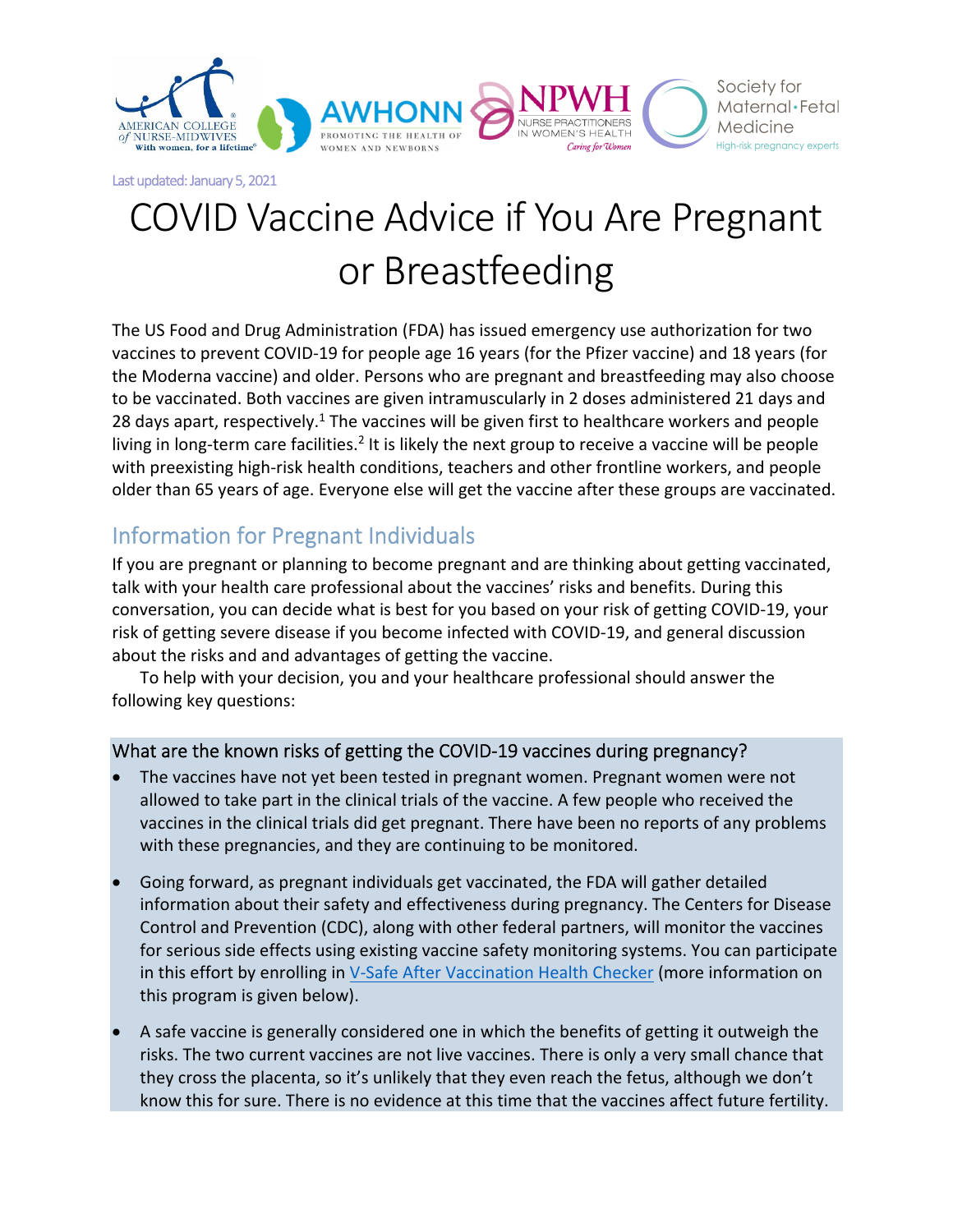The only people who should NOT get vaccinated are those who have had a severe allergic reaction to vaccines in the past or any vaccine ingredients.

Side effects may occur in the first 3 days after getting vaccinated.<sup>1</sup> These include mild to moderate fever, headache, and muscle aches. Side effects may be worse after the second dose. $3,4$  Experts recommend that pregnant people receiving the vaccine who develop fever take acetaminophen (Tylenol). This medication is safe to use during pregnancy and does not affect how the vaccine works.

### What are the benefits of getting the COVID‐19 vaccine?

The vaccines can help protect you from getting COVID‐19. You must get both doses of the vaccine to be fully effective.<sup>1</sup> It's not yet known whether vaccination prevents passing the virus to others if you do get COVID‐19 or how long protection lasts. At this time, vaccinated people still need to wear masks and practice social distancing.

#### What are the known risks of getting COVID‐19 during pregnancy?

About 1 to 3 per 1,000 pregnant women with COVID‐19 will develop severe disease. Compared with those who aren't pregnant, COVID‐19‐infected pregnant people:

- Are 3 times more likely to need ICU care
- Are 2 to 3 times more likely need advanced life support and a breathing tube
- Have a small increased risk of dying due to COVID‐19

They may also be at increased risk of stillbirth and preterm birth.<sup>5-7</sup>

#### What is my risk of getting COVID‐19?

Your risk of getting COVID-19 depends on the chance that you will come into contact with another infected person. The risk may be higher if you live in a community where there is a lot of COVID‐19 infection or work in healthcare or another high‐contact setting.

### What is my risk for severe complications if I get COVID‐19?

Data show that older pregnant women; those with preexisting health conditions, such as a body mass index higher than 35 kg/m<sup>2</sup>, diabetes, and heart disorders; and Black or Latinx women have an especially increased risk of severe disease and death from COVID-19.<sup>5-7</sup>

After you and your healthcare provider discuss the above questions, you can make an informed decision about whether to get vaccinated. If you still have questions about the vaccines or need more information, ask your health care provider or go to the Centers for Disease Control and Prevention's COVID‐19 vaccine webpage.

## Information for Breastfeeding/Lactating Individuals

The COVID‐19 vaccines are being offered to people who are breastfeeding/lactating. Although lactating individuals were not allowed in the clinical trials, based on experience with other vaccines, the benefits of vaccination outweigh the very small safety concerns. You don't have to delay or stop breastfeeding just because you get vaccinated.